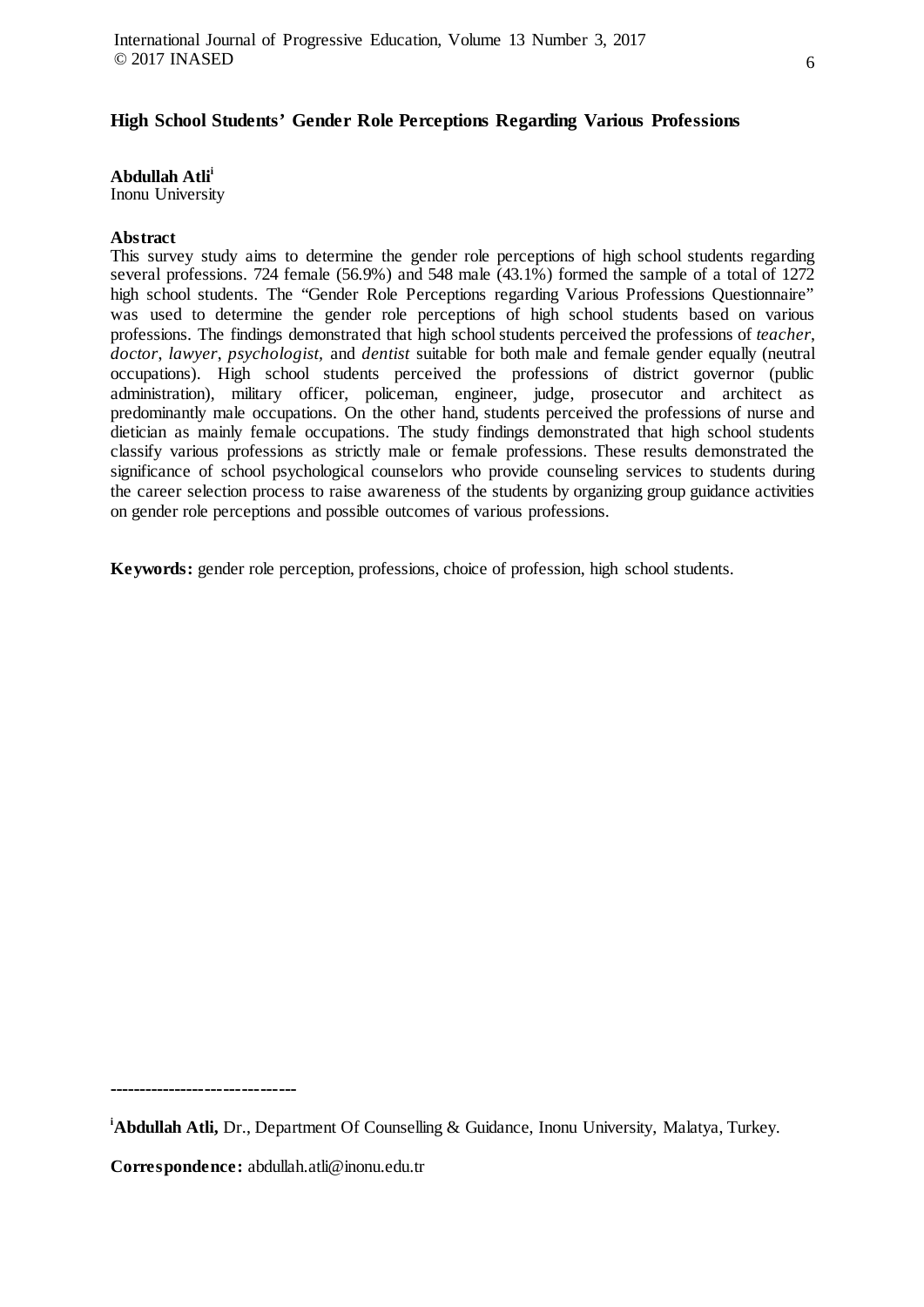### **Introduction**

Today social gender inequality still prevails at a great extent, and it is of utmost importance that women should gain a seat in various areas of business life for the improvement and sustainability of the quality of life of the society. A general examination of the salaries of male and female employees in the professional life demonstrated that male-dominated occupations are better paid and perceived as being higher in status than female-dominated occupations (Buschor, Kappler, Frei & Berweger, 2014). Despite the widespread acceptance that women's participation in the labor force is an important factor for sustainable progress, the women's share in the workforce has been declining gradually in Turkey. Female participation in labor force was around 34.1% in 1990, however it declined to 27.9% in 2002 and to 23.3% in 2004 (Korkmaz, Alacahan, Cesim, Yücel & Aras, 2013). By 2015, however, female participation in labor force raised slightly to 32.1 (TÜİK, 2015). One of the major obstacles preventing women's active participation in the work force is the social gender role perception regarding various professions.

Gender is an important factor in career choices (Hooley & Yates, 2015). Traditionally it has been perceived that females are passive, nourishing, sensitive, emotional, could succeed in home making and social sciences, and could fail in fields such as mathematics and engineering (Özyürek, 2013). Cejka and Eagly (1999) stated that the perception of femininity and masculinity is effective on career choices. The perception of femininity; the perception of being courteous, supportive, helpful, social, polite, and cooperative, shapes women's vocational choices.

Social gender roles for women, starting from early years, are shaped by the traditional messages emanating from families, teachers, and media. Social inhibitions and strict gender roles result in women increasingly assuming the roles of motherhood and home making (Fitzgerald & Betz, 1994; Pascall, Parker, & Evetts, 2000; Swarbrick, 1997). The vocational role perceptions of the parents are highly effective in shaping children's vocational gender role perceptions (Hadjar & Belinda Aeschlimann, 2015; Hauser & Garvey, 1983). Parents encourage the male child to take risks in the external world, while they expect the female to engage in malleable activities requiring less risk (Adya & Kaiser, 2005). These types of restrictions could have resulted in women's inclination towards lower status and low-income careers (Hackett, Betz, Casas,& Rocha-Singh, 1992). The fact that males have more risk-taking experience in their early years compared to females could steer them to take risks during the process of career choices, thus advancing in their careers more rapidly (Taylor, Madill, & Macnab, 1990). Another impediment in women's vocational choices is the social perception related to women's duty as mothers. The choice of women for professions that are considered to be unsuitable for their role as a mother harbors concerns about their inability to perform their duties as a mother and responsibilities of raising children (Fitzgerald & Harmon, 2001; Houser & Garvey, 1983; Shaw, 1995; Taylor, 1995). Those social perceptions directly or indirectly define the individual's mode of behavior as a woman or a man and in her or his career choices. Females receive confusing and not sufficiently supportive messages from their environment (Bogart  $\&$  Stein, 1987). These messages could inevitably affect females' self-esteem in a negative way.

Culture has a significant impact on women's efficiency in professional life. The culture, in which the individuals live, determines the roles that should be adopted by women and men in that society (Adya & Kaiser, 2005; Ortiz, 1996; Zuckerman, 1981). Attempts by women to leave the vocational roles assigned to them would have them face various obstructions (Pascall et al., 2000; Rochlen & O'Brien, 2002). General social creed in Asiatic countries such as China, Japan and Vietnam suggests that women should display shy and less-demanding behavioral patterns. These expectations have prevented active contribution of women in professional life in a great extend (Fujitomi & Wong, 1973). For instance, when a female in Turkey wants to become an engineer or engage in commerce, she may receive less encouragement from the community, and she could even be prevented to go beyond the traditional roles cut for females, as implied in traditional statements like "don't try to do a man's job," "be a home maker," or "that's not a female's business."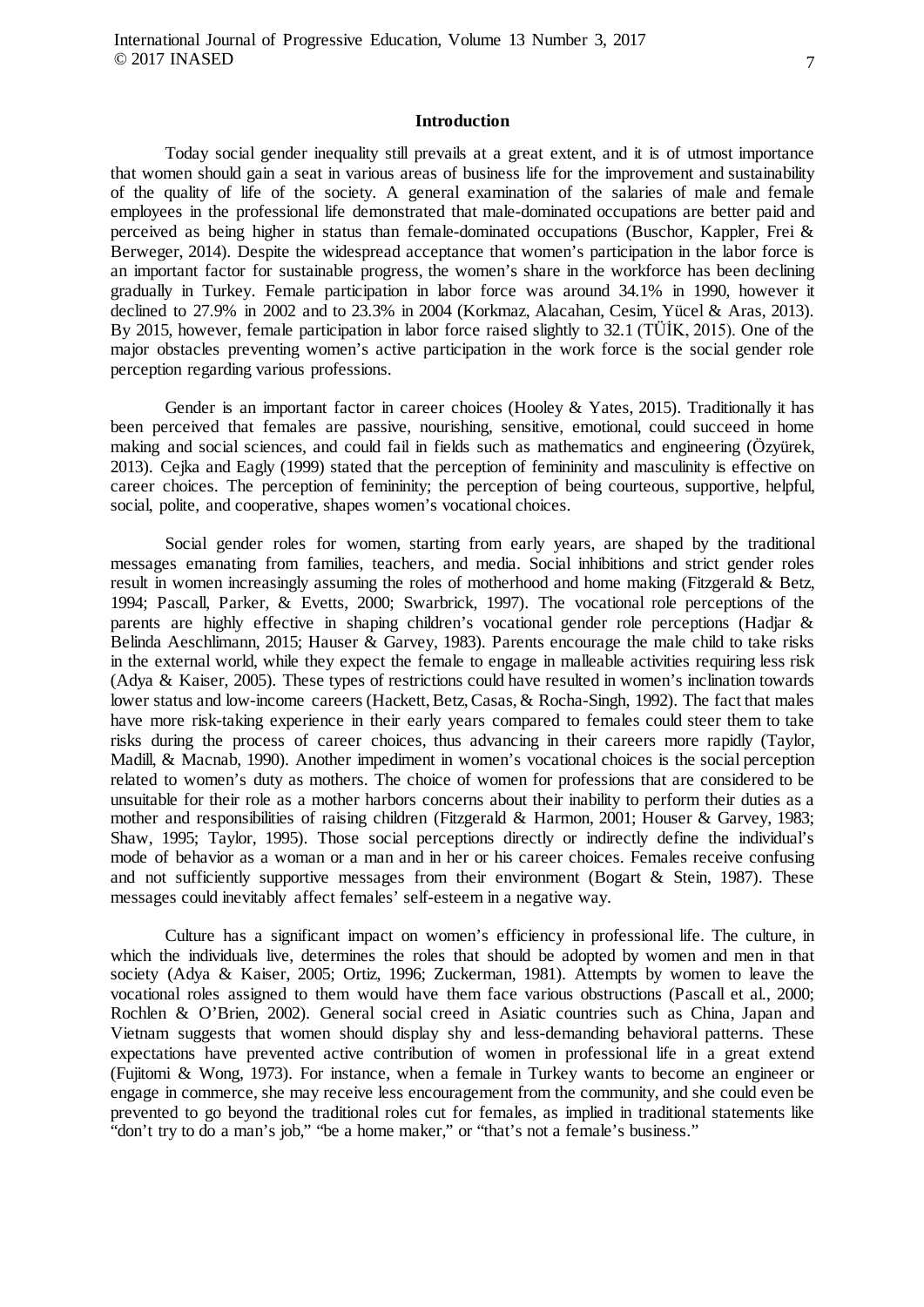Chusmir (1983) stated that women are channeled towards the vocations of social work, nursing or teaching that are approved by the society as appropriate for women in contrast to vocations such as engineering, science, law or medicine. In their study, Betz and Hackett (1983) demonstrated that self-efficacy perception of male students was higher than female students in science and mathematics. In his study, Catsambis (1995) stated that women have higher level of anxiety for success in math and sciences than men. In addition, men feel more confident that they would succeed in math and sciences. Similarly Brown (1993) showed that women experience problems in choosing the fields of mathematics, engineering and science, and only 4% of females attending high school choose vocations related to math, as compared to 13% of males. Wheeler (1983) identified that

women were inclined towards choosing traditional vocations and had low self-efficacy perception on their career choices. However, certain studies demonstrated that females tend towards math related and scientific vocations more than male students, and others (Steinmeyer, 2003) stated that gender was not effective in career choices and male and female students approach mathematical and scientific fields equally. These findings show that the traditional perceptions towards certain professions have started to change in time. This development will be more significant as the frequency of women that choose outside the socially inscribed careers and succeed would increase. Especially the fact that young women observing the achievements of their peers and taking them as role models would be effective.

Literature review did not reveal any studies on perceived gender roles for high school students in Turkey. Thus, the present study aims to identify the female-male vocational perceptions of high school students and to create awareness on gender and choice of profession. It was also considered that the findings of this study would determine the gender role perceptions of students at a critical age (15-18 years old) on various professions to make a choice for their career so that vocational education programs could be designed to help raise awareness among students about that process.

The aim of this study is to determine gender role perceptions of high school students about various professions. Consequently, the study aims to answer the following question: What are the gender role perceptions of high school students about certain professions?

# **Method**

### **Design**

The present study is a quantitative study conducted using the survey method. Survey design enables the quantitative or numerical description of tendencies, attitudes or views in a population by studying a sample selected within the population (Creswell, 2014). Questionnaire forms (Gender Role Perceptions on Various Professions-GRPVP) were used to collect data in an economic and speedy way as provided by the survey design in the study. Data was collected from high school students using single pass group application method (Fowler, 2009).

### **Population and Sample**

The study was conducted in the province of Malatya located in East Anatolia region in Turkey with a population of 740,643 and officially considered as a metropolis. The population of the study included 15,119 (7312 male, 7807 female) high school students who attended schools in Malatya province, Yeşilyurt district, located at the city center. Due to the accessibility and convenience of the participants, non-probabilistic adequate sampling (Creswell, 2014) method was used. The sample of the study included a total of 1272 high school students, 724 female (56.9%) and 548 male (43.1%), that attended 5 vocational and 6 Anatolian high schools. In the first stage of the study that aimed to determine the occupations preferred by high school students, the application was conducted with 101 males (36.5%) and 175 females (63.5%), a total of 276 students. The second part of the study was conducted with 549 female (55.1%) and 447 male (44.9%) students, a total of 996, to determine the vocational gender role perceptions of high school students.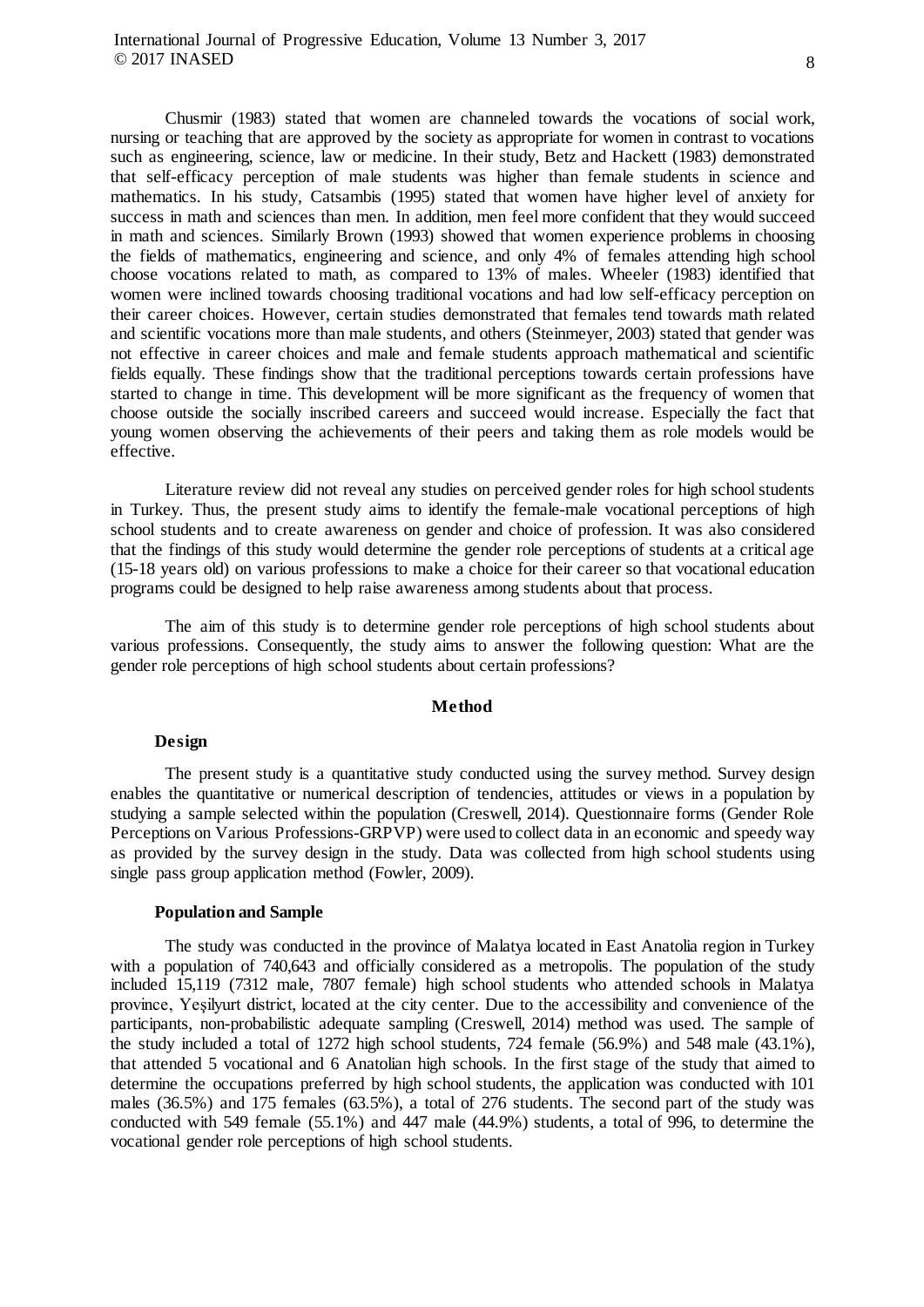#### **Instrument**

To determine the gender role perceptions of high school students on various professions, GRPVP questionnaire form designed by the author was utilized in the study. To determine the occupations included in the questionnaire, a pilot scheme was conducted with 276 high school students. In the pilot scheme, the students were asked one open-ended question: "Which professions would you like to prefer in the future?" And the following professions were determined based on the student responses: medical doctor (n=51), engineer (n=43), teacher (n=28), policeman (n=25), attorney in law  $(n=18)$ , architect  $(n=16)$ , military officer  $(n=11)$ , dietician  $(n=10)$ , nurse  $(n=10)$ , prosecutor  $(n=10)$ , dentist  $(n=8)$ , judge of law  $(n=8)$ , psychologist  $(n=5)$ , public administrator  $(n=4)$  and others (for example: archeologist, veterinary, flight stewardess, musician, bank employer, football player) (n=39). Professions preferred by each student among the 39 participating students were mentioned only once. As a result, only the 14 professions selected more than once were used in the next stage of the study. In the second stage of the study, a different sample group of 996 high school students were asked their perceptions about the rate of preference of these 14 professions by females and males. The vocational gender role perceptions of students for 14 designated professions were determined on a five-point (-2=only for women, -1=mostly for women, 0=equal for women and men, 1=mostly for men, 2=only for men) scale. The negative and positive values used in the evaluations for the survey form did not reflect any positive or negative implications, but only used in mathematical calculations. In the framework of the above scale, the professions in the range of  $-.50$  to  $+.50$  points were classified as neutral (professions that could be performed by females or males equally); the range of -.51 to -2 points as female professions (that could be performed by females only); and the range of  $+0.51$  to  $+2$ points as male professions (that could be performed by males only).

### **Data Analysis**

Point averages for 14 professions that were included in the survey form were calculated and plotted on a graph to determine the gender role perceptions of high school students. The graph was designed based on the model by Gottfredson (2005, p. 78), which displayed the female, male and neutral attitudes of students towards certain vocations. In the graph designed for this study, gender role perceptions of high school students reflect the point averages of the student preferences for professions. For instance, in Figure 1, the profession of nursing was rated with the related average ( $\bar{x}$ ) =-1.11) and plotted on the right side of the figure. The professions rated by the students as suitable for both female and male gender were described as neutral (their averages were close to zero). As the values disperse towards the left from zero (neutral), they demonstrate that concentration of perceptions for these professions are more suitable for men, while the values disperse towards right from zero (neutral), they reflect that perceptions for these professions are predominantly suitable for women.

# **Results**

Average scores for gender role perceptions of high school students for various professions are presented in Table 1.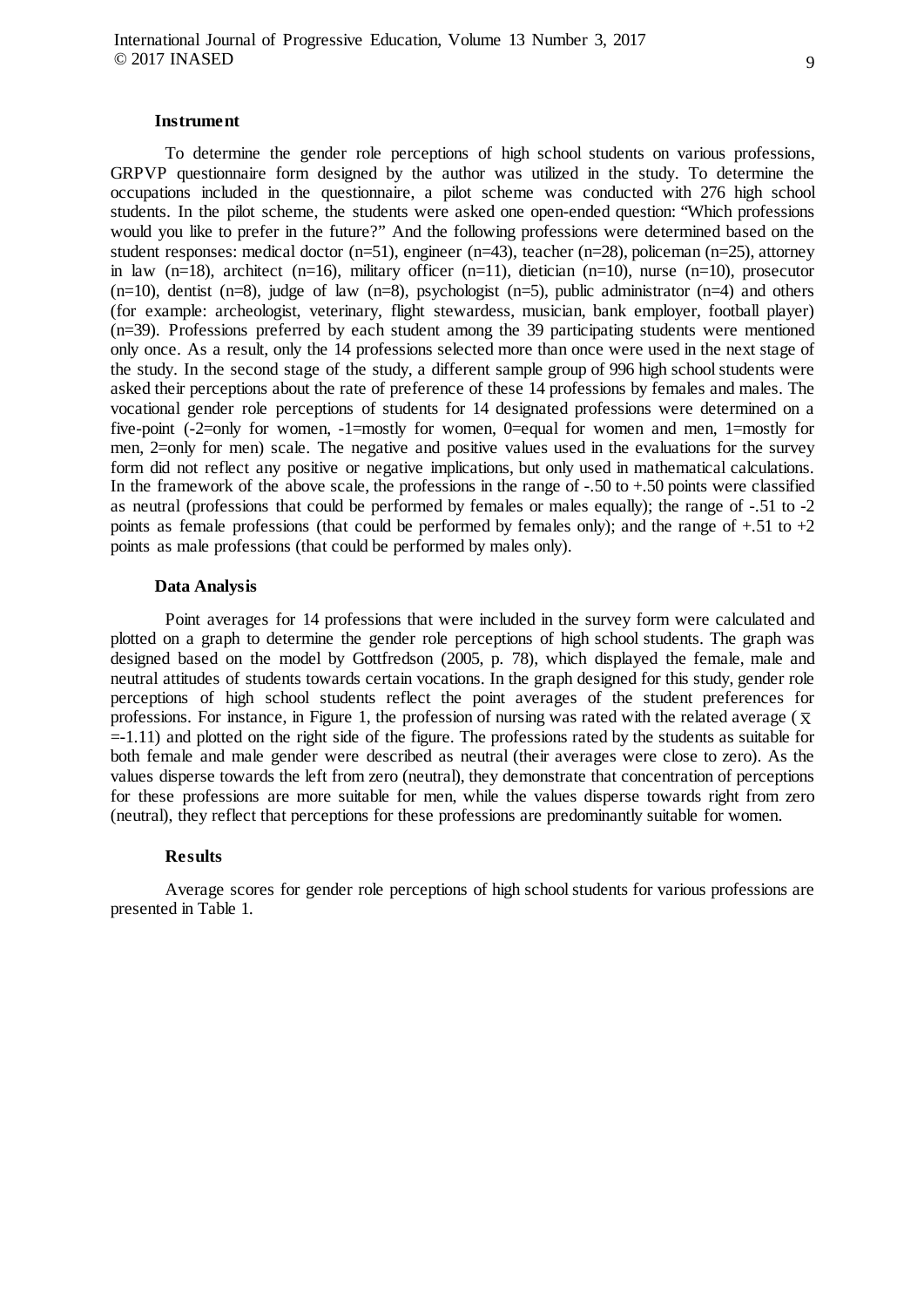Table 1. Point averages for gender role perceptions of high school students for various professions (n=996)

| Professions           | Gender | $\mathbf n$ | $\bar{\textnormal{X}}$ | ${\bf S}$ |
|-----------------------|--------|-------------|------------------------|-----------|
| Architect             | Female | 549         | .48                    | .971      |
|                       | Male   | 447         | .85                    | 1.030     |
|                       | Total  | 996         | .65                    | 1.014     |
| Dentist               | Female | 549         | .44                    | .893      |
|                       | Male   | 447         | $\overline{.51}$       | 1.015     |
|                       | Total  | 996         | .47                    | .950      |
| Dietician             | Female | 549         | $-0.79$                | .583      |
|                       | Male   | 447         | $-0.86$                | .618      |
|                       | Total  | 996         | $-0.82$                | .599      |
| Engineer              | Female | 549         | 1.05                   | .998      |
|                       | Male   | 447         | 1.15                   | .963      |
|                       | Total  | 996         | 1.09                   | .983      |
| Judge                 | Female | 549         | .75                    | .996      |
|                       | Male   | 447         | .99                    | .970      |
|                       | Total  | 996         | .86                    | .991      |
| Lawyer                | Female | 549         | .11                    | .675      |
|                       | Male   | 447         | .34                    | .799      |
|                       | Total  | 996         | .21                    | .743      |
| <b>Medical Doctor</b> | Female | 549         | $\overline{.11}$       | .539      |
|                       | Male   | 447         | $\overline{.20}$       | .646      |
|                       | Total  | 996         | .15                    | .591      |
| Military Officer      | Female | 549         | 1.53                   | .674      |
|                       | Male   | 447         | 1.47                   | .692      |
|                       | Total  | 996         | 1.50                   | .682      |
| Nurse                 | Female | 549         | $-1.08$                | .651      |
|                       | Male   | 447         | $-1.15$                | .797      |
|                       | Total  | 996         | $-1.11$                | .721      |
| Policeman             | Female | 549         | 1.09                   | 1.013     |
|                       | Male   | 447         | 1.28                   | .946      |
|                       | Total  | 996         | 1.18                   | .988      |
| Prosecutor            | Female | 549         | .78                    | .997      |
|                       | Male   | 447         | .91                    | .990      |
|                       | Total  | 996         | .84                    | .996      |
| Psychologist          | Female | 549         | $-0.23$                | .652      |
|                       | Male   | 447         | $-27$                  | .793      |
|                       | Total  | 996         | $-0.25$                | .719      |
| Public Administrator  | Female | 549         | 1.55                   | .745      |
|                       | Male   | 447         | 1.53                   | .704      |
|                       | Total  | 996         | 1.54                   | .727      |
| Teacher               | Female | 549         | $-0.09$                | .395      |
|                       | Male   | 447         | $-.02$                 | .384      |
|                       | Total  | 996         | $-0.06$                | .392      |

Table 1 displays average scores for gender role perceptions of high school students on certain professions such as; lawyer ( $\bar{x}$  =.21), dentist ( $\bar{x}$  =.47), dietician ( $\bar{x}$  =-.82) medical doctor ( $\bar{x}$  =.15), nurse ( $\bar{x}$  =-1.11), architect ( $\bar{x}$  =.65), engineer ( $\bar{x}$  =1.09), public administrator ( $\bar{x}$  =1.54), teacher ( $\bar{x}$ =-.06), policeman ( $\bar{x}$ =1.18), psychologist ( $\bar{x}$ =-.25), military officer ( $\bar{x}$ =1.50), judge ( $\bar{x}$ =.86), and prosecutor ( $\bar{x}$  = 84).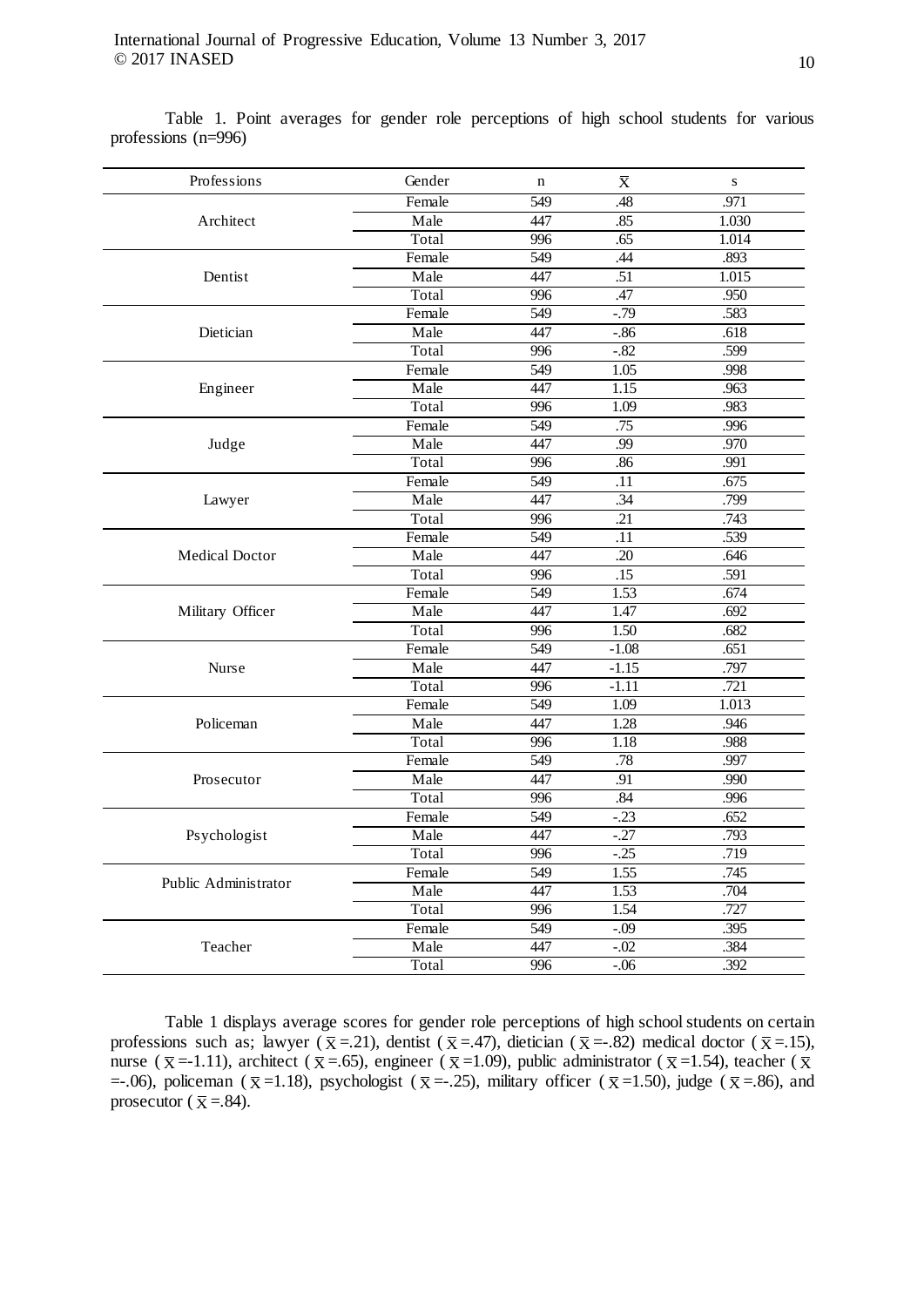

Figure 1. *Gender role perceptions of high school students on various professions*

Figure 1 demonstrates that teaching, medicine, practice of law, psychology and dentistry were perceived as gender-neutral professions. The students described the professions of district governor, army officer, policeman, engineer, judge, prosecutor and architect as more suitable for men in that order. Students described nursing and nutrition as more appropriate for women, in that order.

### **Conclusion, Discussion and Recommendations**

The present survey study aimed to determine the gender role perceptions of high school students regarding professions. High school students determined the professions of teaching, medicine, practice of law, psychology and dentistry as professions that could equally be performed by women and men (gender-neutral professions). The students perceived the vocations of district governor, army officer, policeman, engineer, judge, prosecutor and architect as more suitable for men. In addition, students perceived nursing and nutrition as more appropriate for women. High school students considered 7 of 14 professions as male professions and only two professions are female professions. This suggests that gender role perception limits women's occupational alternatives. Graph 1 demonstrated that the gender role perceptions of high school students have led to a strict determination of the limits of various professions as male and female professions. For example, it was observed that the difference between the scores for the perception of district governor as the most masculine profession and the nursing profession perceived as the most feminine occupation was very high (Graph 1). This finding showed that the profession of district governor was a distant choice for a female student, while the nursing profession was a distant choice for a male student. As a matter of fact, male students in Turkey experience various social oppression and manipulations if they select a career as a nurse. These pressures are manifested in the fact that the nursing departments have a very small number of male students.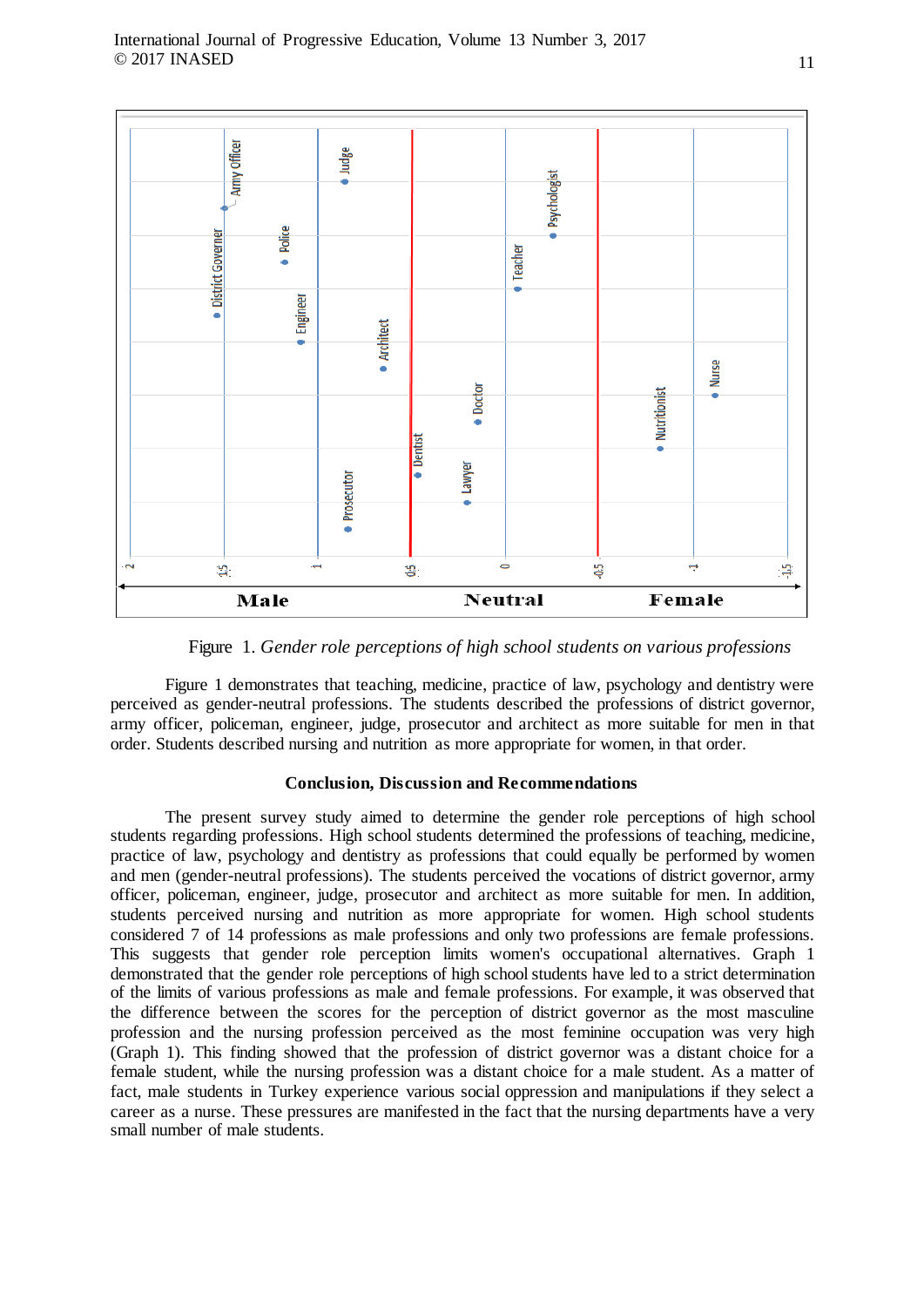The professions perceived as the most masculine were district governor (public administration) and military officer. District governor in Turkey is the civilian authority and the senior public administrator in a district, responsible for the general administration, representing the state in the district. Students perceived senior management as a masculine profession. This finding might be considered as the general attitude of a male-dominant society that the administrators should be selected among men. The perception that women should perform as auxiliary staff instead of administration or professions that require leadership (Kadushin, 1976) might result from the fact that men have higher motivation towards top-tier professional vocations than women (Williams, 1994). Another reason for women perceiving senior management vocations as male professions is the fact that women start their careers in more junior posts than men and they face higher obstacles during their ascend in the corporate ladder (Boushey & Cherry, 2003; Day, 1997; Pascall et al., 2000). For instance, in Turkey's highest public office, Parliament of Turkey (TBMM), only 77 (14.37%) of 536 representatives were women in 2014. The fact that the parliament members who occupy the highest public posts are predominantly men reflects the social perception that managerial and administrative occupations should be performed by males.

Military occupations historically were considered as male professions. Military service is mandatory for men in Turkey. Women could become officers, however almost 90% of the military academy quotas are reserved for men in Turkey. The expectation that women should be cleanly, fancy and with good attire in the society results in men preferring military vocations more frequently than women (Colman, 1990). Even though procuration of females as military officers or sergeants have increased during recent years in Turkey, military occupations are generally perceived as reserved for males.

Study findings also demonstrate that high school students perceive the profession of nursing as a female occupation. Even though in recent years' men have started to serve as nurses in Turkey, high school students perceive nursing as a women's occupation. Reverby (1987) states that since nursing is an occupation that does not necessitate expertise and due to its low prestige, it has been perceived as a female occupation. According to Reverby (1987), nursing is perceived as a reflection of women's natural duties of assistance and care and an extension of women's daily chores at home. Similarly, a study by Scholossberg and Goodman (1972) that was conducted with sixth grade students to determine their gender perceptions on professions demonstrated that both genders considered nursing was performed more by women than men.

Another occupation that high school students thought to be performed more by women was the profession of a nutritionist. There is a perception that women consider concepts like nutrition, nutritive regime and diet more closely. The perception that women are interested in aesthetic concerns, weight problems, nutrition problems, cooking and its content more than men could have been the reason behind the high school students' perception that the profession of a dietician was a woman's occupation. Furthermore, in several societies, the perception that it is the mother's responsibility to prepare a healthy diet and general care of the growing and developing children could have led to the consideration of the profession of a dietician as an occupation reserved for women.

In general the study findings demonstrated that male and female students have a neutral attitude regarding only 5 professions (teacher, psychologist, doctor, lawyer, dentist) among 14 professions. Students displayed the highest neutral attitude towards the profession of teaching (near zero). This suggests that for high school students, the teaching profession was perceived as a profession that is highly regarded for both genders and does not involve any limit based on gender. According to high school students, seven professions were male professions and two were female professions except for the professions they considered as neutral. The study demonstrated that both female and male students perceived most of the occupations included in the research as male professions. This finding demonstrates that women usually do not have the opportunity to display their talents within a wide spectrum of occupations in professional life. They could be distanced from various lines of business, in which they could be successful, just because they were not given fair opportunities. Vocational theoreticians (Betz & Fitzgerald, 1987; Super, 1990; Zytowski, 1969) stated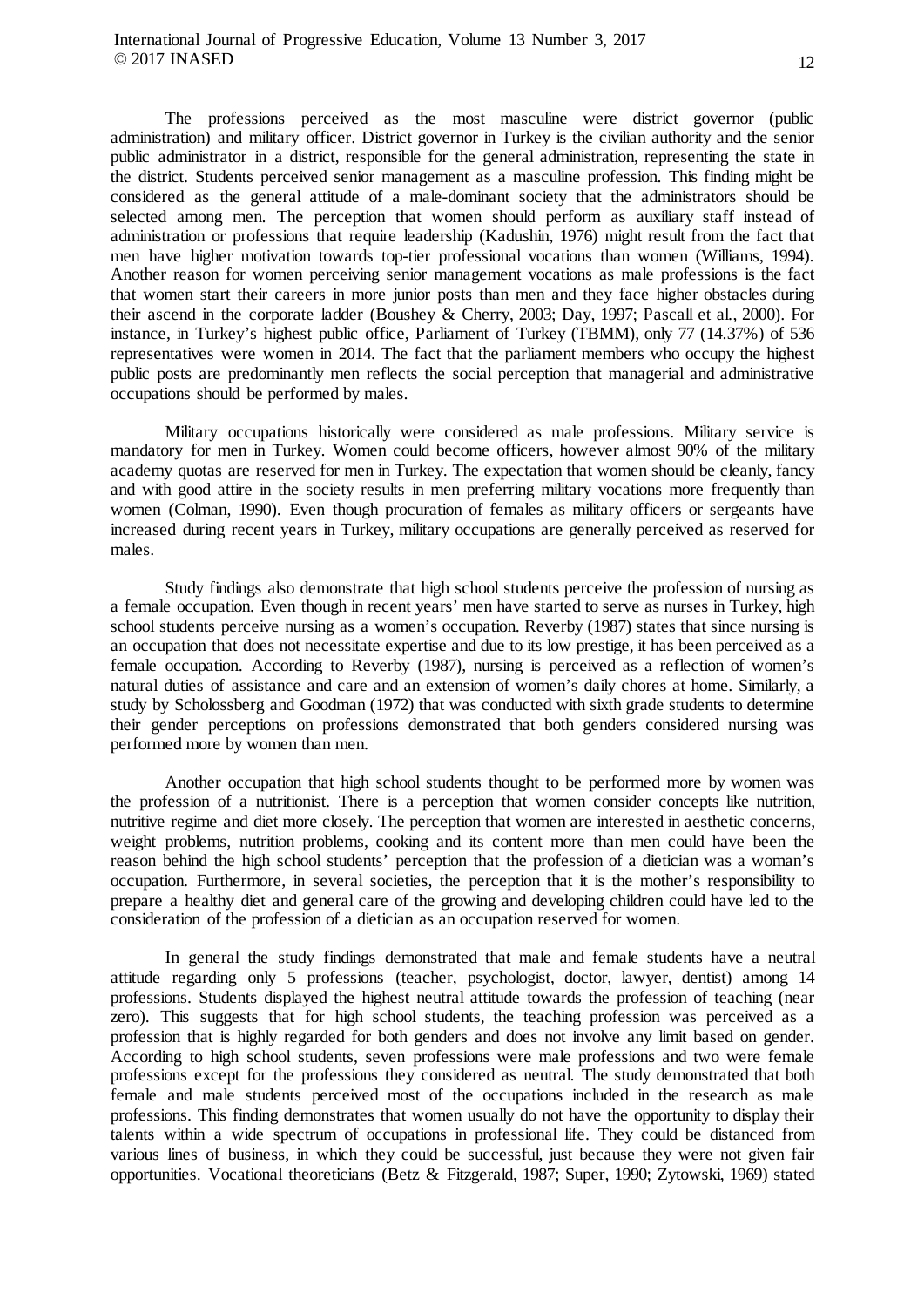that female career processes are quite different from that of the males, and women's special needs should be considered during the counseling process (Zunker, 2006). These differences should be especially considered for the high school student females who are about to make career choices, and their unrealistic perceptions on social restrictions should be altered. School guidance counselors that provide professional assistance for high school students on their career decisions should restructure school vocational guidance programs by taking the effects of gender role perception on career selection into account. School guidance counselors should determine the gender role perceptions of students regarding various professions using several measurement tools. Unrealistic gender restrictions by high school students regarding various professions would be limited by taking women who work in predominantly male occupations as a role model and sharing their experiences with female and male students. It was considered that, in changing the gender role perceptions on various professions, male students also could contribute significantly. The perceptions of male students on certain professions as male or female occupations are significantly effective due to the motivation of female students would be accepted by the opposite gender. Thus, the change in perception of male students has a critical significance in changing unrealistic gender role perceptions.

## **References**

- Adya, M., & Kaiser, K. M. (2005). Early determinants of women in the IT workforce: A model of girls' career choice. *Information Technology & People*, *18*(3), 230-259.
- Betz, N. E., & Fitzgerald, L. F. (1987). *The career psychology of women*. Orlando, FL: Academic.
- Betz, N. E., & Hackett, G. (1983). The relationship of mathematics self-efficacy expectations to the selection of science-based college majors. *Journal of Vocational Behavior*, *23*(3), 329-345.
- Bogart, K., & Stein, N. (1987). Breaking the silence: Sexual harassment in education. *Peabody Journal of Education*, *64*(4), 146-163.
- Boushey, H., & Cherry, R. (2003). The economic boom (1991-1997) and women: Issues of race, education, and regionalism. *NWSA Journal*, *15*(1), 34-53.
- Brown, K. G. (1993). *The development of student expectations of a career in science, mathematics, or engineering: An analysis of differences by gender and related contextual variables* (Unpublished doctoral dissertation). Northern Illinois University, Illinois.
- Buschor, C. B., Kappler, C., Frei, A. K., & Berweger, S. (2014). I want to be a scientist/a teacher: students' perceptions of career decision-making in gender typed, *26*(7), 743-758. DOI: 10.1080/09540253.2014.970615.
- Catsambis, S. (1995). Gender, race, ethnicity, and science academic evaluations in education in the middle school grades. *Journal of Research in Science Teaching*, *32*(3) 243-257.
- Cejka, M. A., & Eagly, A. H. (1999). Gender-stereotypic images of occupations correspond to the gender segregation of employment. *Personality and Social Psychology Bulletin*, *25*, 413– 423.
- Chusmir, L. H. (1983). Characteristics and predictive dimensions of women who make nontraditional vocational choices. *The Personnel and Guidance Journal*, *62*(1), 43-47.
- Colman, W. (1990). Recruitment standards and practice in occupational therapy, 1900-1930. *American Journal of Occupational Therapy*, *44*(8), 742-748.
- Creswell, J. W. (2014). *Research design qualitative, quantitative, and mixed methods approaches* (Fourth Editions). SAGE Publications, Inc.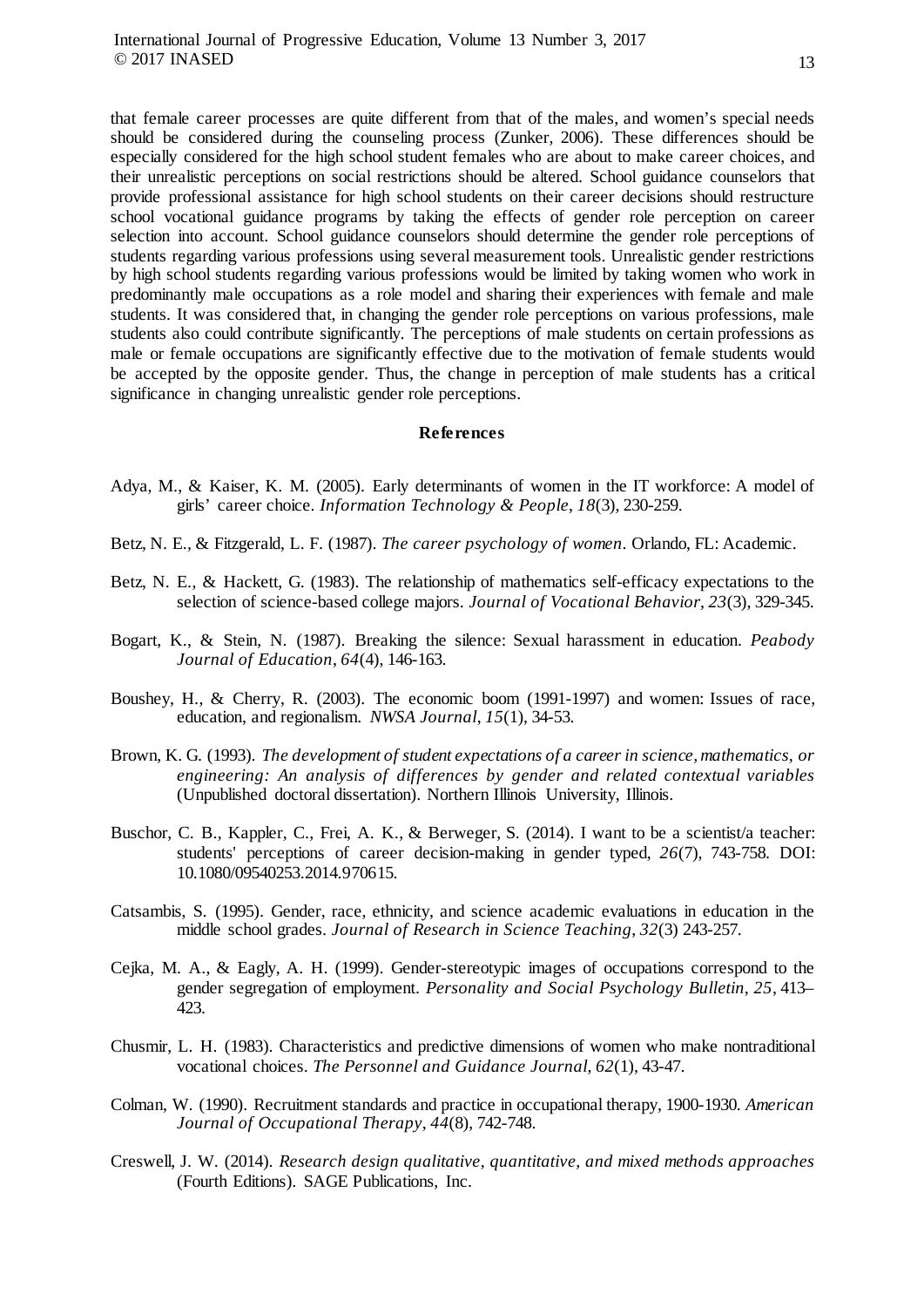International Journal of Progressive Education, Volume 13 Number 3, 2017 © 2017 INASED

- Day, M. (1997). Women mathematicians: Eight women's experiences. *Journal of Women and Minorities in Science and Engineering*, *3*(1&2), 37-51.
- Fitzgerald, L. F., & Betz, N. E. (1994). Career development in cultural context: The role of gender, race, class and sexual orientation. In M. Savickas & R. Lent (Eds.), *Convergence in career*  development theories: Implications for science and practice (pp. 103-115). Palo Alto, CA: Consulting Psychologists Press.
- Fitzgerald, L. F., & Harmon, L. W. (2001). Women's Career development: A postmodern update. In F.T. Leong & A. Barak (Eds.), *Contemporary models in vocational psychology: A volume in honor of Samuel H. Osipow contemporary topics in vocational psychology series* (pp.207- 230). Mahwah, NJ: Erlbaum.
- Fowler, F. J. (2009). *Survey research methods* (Fourth Editions). Thousand Oaks CA: Sage Inc.
- Fujitomi, I., & Wong, D. (1973). The new Asian American woman. In S.Sue & N.N. Wagner (Eds.), *Asian Americans: Psychological perspectives* (pp. 252-262). Palo Alto: CA: Science & Behaviour Books.
- Gottfredson, L.S. (2005). Applying Gottfredson's theory of circumscription and compromise in career guidance and counseling. In S.D.Brown, & R.W.Lent (Eds.), *Career development and counseling* (pp.71-100). USA: John Wiley & Sons, Inc.
- Hackett, G., Betz, N. E., Casas, J. M., & Rocha-Singh, I. (1992). Gender, ethnicity, and social cognitive factors predicting the academic achievement of students in engineering. *Journal of Counseling Psychology*, *39*(4), 527-538. http://dx.doi.org/10.1037/0022-0167.39.4.527
- Hadjar, A., & Aeschlimann, B. (2015) Gender stereotypes and gendered vocational aspirations among Swiss secondary school students. *Educational Research*, *57*(1), 22-42. DOI: 10.1080/00131881.2014.983719
- Hooley, T., & Yates, J. (2015). 'If you look the part you'll get the job': Should career professionals help clients to enhance their career image? *British Journal of Guidance & Counselling*, *43*(4), 438–451. <http://dx.doi.org/10.1080/03069885.2014.975676>
- Houser, B. B., & Garvey, C. (1983). The impact of family, peers, and educational personnel upon career decision making. *Journal of Vocational Behavior*, *23*(1), 35–44.
- Kadushin, A. (1976). Men in a woman's profession. *Social Work*, *21*(6), 440-447. doi: 10.1093/sw/21.6.440.
- Korkmaz, M., Alacahan, N. D., Cesim, D. T., Yücel, A. S., & Aras, G. (2013). A comparative study on the employment of women in Turkey and the USA. *Turkish Studies*, *8* (9), 1845-1863.
- Ortiz, V. (1996). Migration and marriage among Puerto Rican women. *International Migration Review*, *30* (2), 460-484. DOI: 10.2307/2547390
- Özyürek, R. (2013). *Career psychological counseling theories: Career guidance practices for children and adolescents* [Kariyer psikolojik danışmanlığı kuramları: Çocuk ve ergenler için kariyer rehberliği uygulamaları]. Ankara: Nobel Akademi.
- Pascall, G., Parker, S., & Evetts, J. (2000). Women in banking careers a science of muddling through? *Journal of Gender Studies*, *9*(1), 63-73. DOI: 10.1080/095892300102461
- Reverby, S. (1987). A Caring dilemma: Womanhood and nursing in historical perspective. *Nursing Research, 36* (1), 5-11.